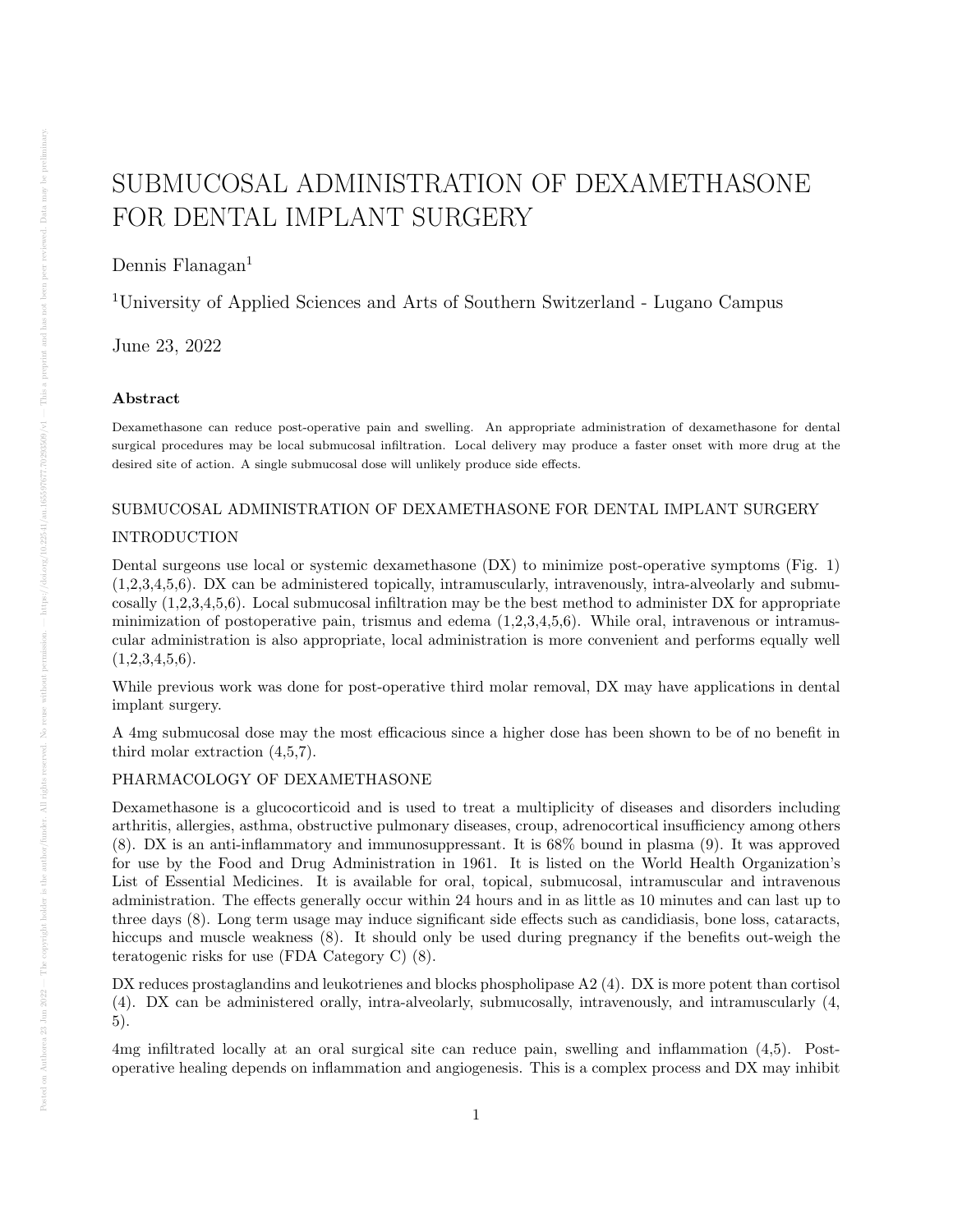angiogenesis by inhibition of VEGF (10).

Since DX is not well studied for pregnant patients, the FDA has a rating of Category C. Nonetheless, a low dose may be safe but consultation with the patient's physician to evaluate the risk-benefit is appropriate  $(11).$ 

The permeability of intra-alveolar administration of DX was evaluated in silico and found that its molecular characteristics would facilitate intra-alveolar administration (5).

DX is a potent anti-inflammatory agent with a long half-life of 36-72 hours when administered intramuscularly (9). There are side effects of DX, nonetheless, a short course of low dose therapy, in the absence of contraindications, is unlikely to be harmful (9). Patients with DX contraindications may not be appropriate for dental implant surgery. Careful preoperative evaluation is appropriate for every dental implant patient.

### CLINICAL USEAGE

DX is commonly used to treat nausea and vomiting after general anesthesia (12). There is a dearth of evidence on drug safety, nonetheless, a single 4mg dose may not be detrimental (12). Nonetheless, carefull administration should be done to avoid injection into a blood vessel.

While there are several studies of DX for successful post-operative pain and trismus control, a systematic analysis showed that the evidence is inadequate to and beyond the seventh post-operative day (4). Nonetheless, several studies did find adequate pain and trismus control with submucosal DX (4). Thus, DX seems to be effective for early post-operative pain and trismus control, but this is yet to be confirmed with a systematic analysis (4).

Infiltration of DX in close proximity to the surgical site brings the drug close to the target and an increased dosage as compared to an oral dose (1,2,3,4).

DX combined with acetaminophen can reduce myalgia associated with acute phase response, following initial zoledronic acid treatment (13). A combination of pain relievers may increase the effectiveness of DX. However, DX combined with alendronate can increase the formation of necrotic bone by increasing the accumulation of macrophages. Thus, dental implant patients taking an alendronate may not be good candidates for DX administration (14). Accumulation of macrophages around an endosseous dental implant may induce an osseonecrosis (14). Additionally, patients taking DX for a few weeks may be prone to developing sequestra following tooth extraction especially if zolendronic acid is also being administered (15).

Orally administered DX has been used for postoperative pain and swelling and inflammation (4). This is usually taken for several days. However, low dose local submucosal administration may be as effective and convenient with fewer side effects (5).

Intra-alveolar administration of DX requires an open osseous wound. 4mg of the powder form of DX can be placed intra-alveolarly and can perform well to prevent edema and pain (5). This form of administration may be useful for osseous edentulous split ridges where there may be an osseous opening of the edentulous ridge and in osseous donor sites (Fig. 2). An open osseous wound that is not primarily closed may allow the powder to be washed out by blood and oral fluids. Thus primary closure may be necessary. A DX carrier made of a polymeric starch combined with polycaprolactone may be soon available for intra-alveolar delivery  $(16).$ 

Because of its long half-life DX may be used as a depot drug for repeated submucosal injections at the surgical site if required (4).

Since DX is FDA Category C, the use of DX for dental treatment should benefit the patient more than the risk for teratogenic outcomes (8). Generally, the dosages used in implant dentistry would be small but there is no research that obviates this risk.

#### SIDE EFFECTS OF DEXAMETHASONE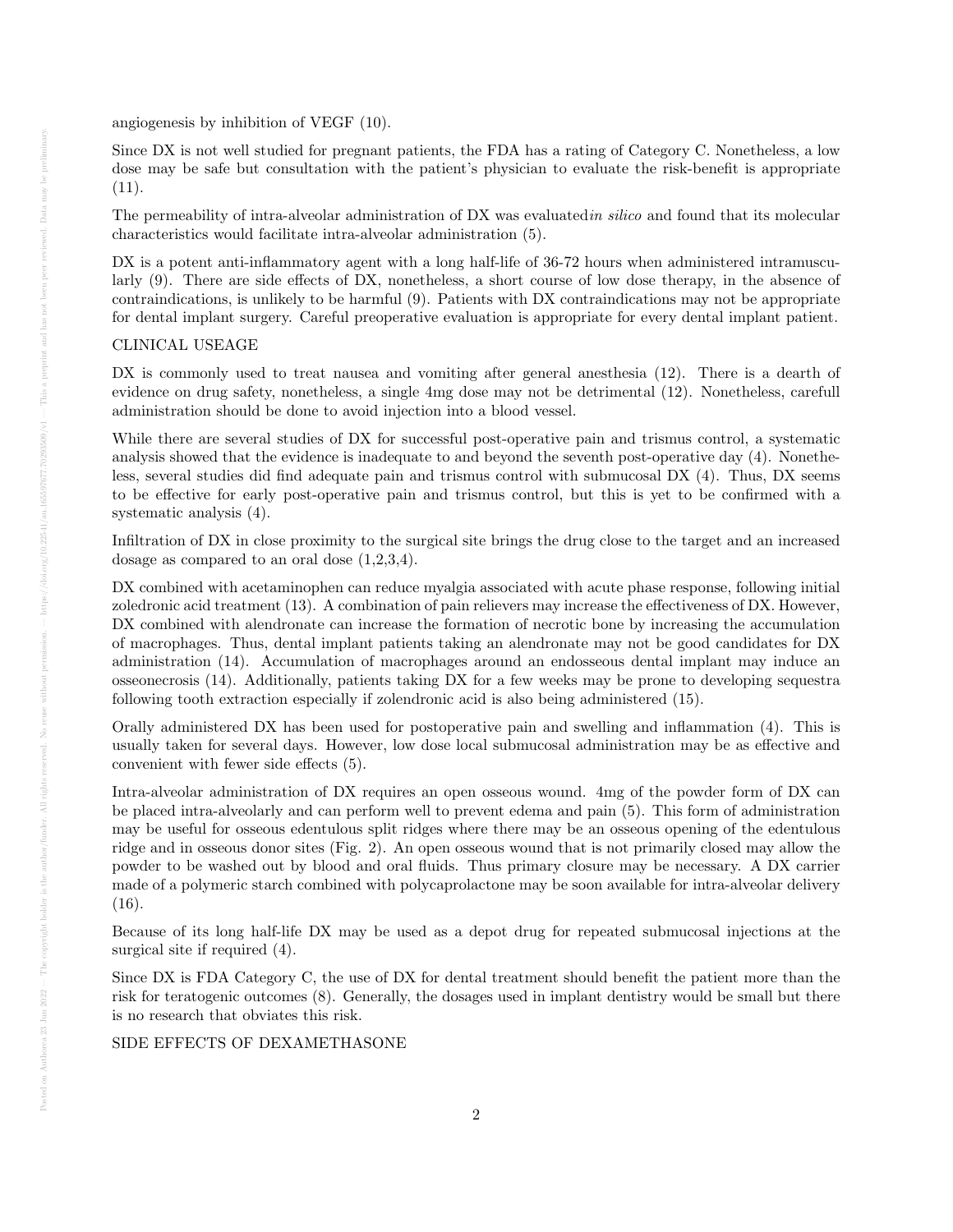Side effects include candidiasis, bone loss, cataracts, hiccups and muscle weakness but no studies have found severe complications with submucosal or intra-alveolar DX (4).

DX can inhibit platelet aggregation in rats (17). Rats were daily orally administered 1-4 mg/kg of DX for 5 days. Fibrolytic activity was decreased at 3mg/kg but not at 1mg/kg and yet arterial thrombosis was decreased at low doses. Platelet aggregation inhibition is counter-acted at higher doses because of decreased fibrinolytic activity (17). This was an in vivo study in rats, nonetheless, a single 4mg submucosal dose is 0.06mg/kg and is far below any suspected platelet action.

High doses of DX administered for long terms can cause mesenchymal stem cell apoptosis, inhibit the proliferation of mesenchymal stromal cells and may cause certain skeletal disorders (18). Low dose, short term doses may stimulate osteogenesis (18). This phenomenon may be beneficial in implant dentistry. Most studies use high long term doses of DX and thus may not be appropriate for single low dose DX study. The effects of DX on bone formation and especially on bone formation in grafted sites need elucidation.

One interesting side effect of DX is hiccups. Hiccups (singular: singultus, plural: singulata) are involuntary, spasms of the diaphragm (19). Hiccups lasting longer than 48 hours are considered pathological and may be indicative of a neurological disorder (19). Hiccups more commonly occur in patients with malignancies and infections, such as Covid-19, who are administered DX. (19). The low dosages of DX presented herein are unlikely to cause hiccups (20).

#### CASE EXAMPLES

A 67-year-old female presented for extraction and implant placement of an unrestorable mandibular first premolar (#21). The patient's medical history was unremarkable for dental implant treatment. The treatment risks and sequence were explained, and the patient accepted, and informed consent obtained. The site was locally anesthetized with 1.6cc articaine (Septocaine) and she orally rinsed with chlorhexidine. The unrestorable #21 was sectioned mesio-distally and the facial and lingual segments elevated out and the socket debrided. The site was then prepared in the usual fashion for immediate dental implant fixture placement. A 3.2X10mm Implant Direct implant was placed to 35ncm. Space between the implant fixture and the socket bone and above the implant platform was filled with an 80:20 mixture of an alloplast (Puros) and CaSO4. The socket was then covered with a collagen barrier (Ossix) and secured with 3-0 chromic suture (Gibson). 4mg DX was then infiltrated into the facial mucosa. The patient was instructed as to post-operative care. 24 hours later the patient was called. She reported that she had no pain or swelling. The patient returned at 7 days and reported no pain or swelling. After 4 months the implant was restored with a porcelain fused-to-noble alloy crown.

A 47 year old female requested treatment for painful and fractured mandibular left posterior teeth. After an options discussion and securing of informed consent the left mandible was infiltrated with 1.6cc articailne (Septiopcaine). 2000mg amoxicillin was orally administered preoperatively. The mandibylaur left premolare were carious and fractured and deemed unrestorable. A full thickness flap was raised. These were surgiucally extracted and thoroughly debrided. A 3.2X8 Implant Direct implant was placed in the fist moklar site and a 3.2X13 implant was immediately placed in the first premoalr socket. The area was covered with a 80:20 mix of alograft (Puros) and calcium sulfate. A collagen barroer was placed (Ossix). Primary closure was obtained with 3-0 chromic suture (Gibson). 4mg dexamethasone was infiltrated submucosally at the facial of the surgical site. The patient was prescribed amoxicillin 875mg BID and clorhexidene BID for 1 week. The next day the patient was called and asked to describe the pain she was having on a 1 out of 10 scale. She reported a 1. After 1 week the sutures were removed and the patient reported only slight soreness at that time. After 8 weeks healing was evaluated and found to be appropriate. After 4 months the implants were successfully restored with fixed cement retained crowns.

### **CONCLUSIONS**

A single local 4mg submucosal infiltration of dexamethasone adjacent to the surgical site may be appropriate to minimize postoperative pain and swelling after dental implant surgery. Nonetheless, clinical trials are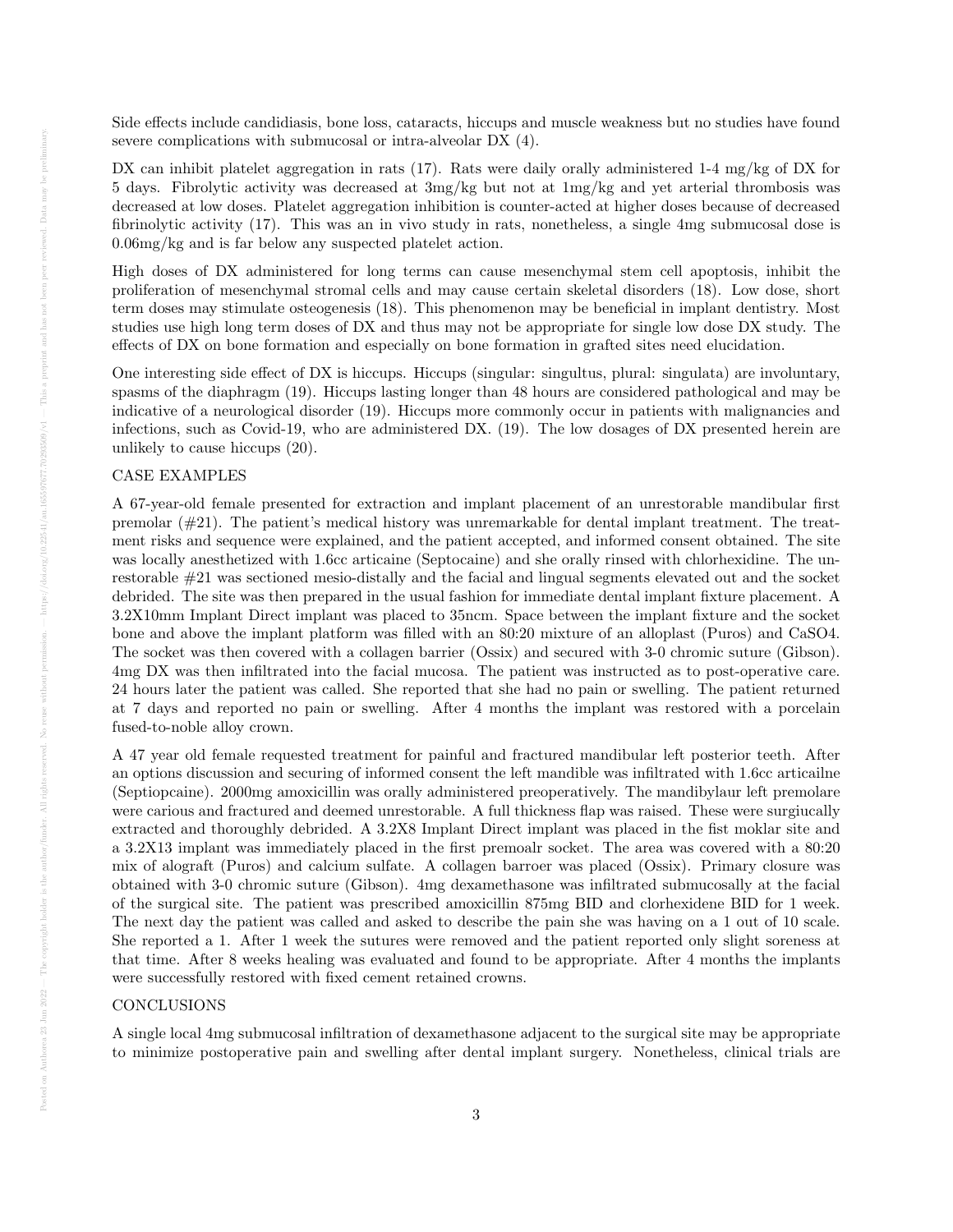needed to verify this and any effects on osseous healing. The single low 4mg dose used is very unlikely to induce severe side effects.

Author claims no commercial, financial or political conflicts of interest.

#### REFERENCES

- 1. Majid OW. Submucosal dexamethasone injection improves quality of life measures after third molar surgery: a comparative study. J Oral Maxillofac Surg. 2011 Sep;69(9):2289-97.
- 2. Majid OW, Mahmood WK. Effect of submucosal and intramuscular dexamethasone on postoperative sequelae after third molar surgery: comparative study. Br J Oral Maxillofac Surg. 2011 Dec;49(8):647- 652.
- 3. Freda NM, Keenan AV. Moderate evidence to recommend submucosal injection of dexamethasone in reducing post-operative oedema and pain after third molar extraction. Evid Based Dent. 2016  $Jun;17(2):58-59.$
- 4. Chen Q, Chen J, Hu B, Feng G, Song J. Submucosal injection of dexamethasone reduces postoperative discomfort after third-molar extraction: A systematic review and meta-analysis. J Am Dent Assoc. 2017 Feb;148(2):81-91.
- 5. Marques RV, Branco-de-Almeida LS, Marques DM, Oliveira IC, Mendes SJ, Rodrigues VP, Lopes FF. Effect of the intra-alveolar administration of dexamethasone on swelling, trismus, and pain after impacted lower third molar extraction: a randomized, double-blind clinical trial. Med Oral Patol Oral Cir Bucal. 2021 Sep 25:24894.
- 6. Lau AAL, De Silva RK, Thomson M, De Silva H, Tong D. Third Molar Surgery Outcomes: A Randomized Clinical Trial Comparing Submucosal and Intravenous Dexamethasone. J Oral Maxillofac Surg. 2021 Feb;79(2):295-304. doi: 10.1016/j.joms.2020.09.020. Epub 2020 Sep 17. PMID: 33058774.
- 7. Grossi GB, Maiorana C, Garramone RA, Borgonovo A, Beretta M, Farronato D, Santoro F. Effect of submucosal injection of dexamethasone on postoperative discomfort after third molar surgery: a prospective study. J Oral Maxillofac Surg. 2007 Nov;65(11):2218-2226.
- 8. The American Society of Health-System Pharmacists. Archived from the original on 31 August 2017.
- 9. Schimmere BP, Parker KL. In: Goodman and Gilman's The pharmacological basis of therapeutics. Ninth Ed. Joel Hardman Ed. McGraw-Hill, New York.1996. Section XIII, p 1459-1519.
- 10. Langendorf EK, Rommens PM, Drees P, Ritz U. Dexamethasone Inhibits the Pro-Angiogenic Potential of Primary Human Myoblasts. Int J Mol Sci. 2021 Jul 26;22(15):7986.
- 11. Sanga V, Lenzini L, Seccia TM, Rossi GP. Familial hyperaldosteronism type 1 and pregnancy: successful treatment with low dose dexamethasone. Blood Press. 2021 Apr;30(2):133-137.
- 12. Weibel S, Schaefer MS, Raj D, Rucker G, Pace NL, Schlesinger T, Meybohm P, Kienbaum P, Eber- ¨ hart LHJ, Kranke P. Drugs for preventing postoperative nausea and vomiting in adults after general anaesthesia: an abridged Cochrane network meta-analysis. Anaesthesia. 2021 Jul;76(7):962-973.
- 13. Chen FP, Fu TS, Lin YC, Lin YJ. Addition of dexamethasone to manage acute phase responses following initial zoledronic acid infusion. Osteoporos Int. 2021 Apr;32(4):663-670.
- 14. Inoue M, Matsumoto C, Nakajima K, Kuroshima S, Sawase T. Alendronate/dexamethasone combination therapy worsens soft and hard tissue wound healing around implants in rat maxillae. Bone. 2021 Jul;148:115942.
- 15. Jabbour Z, El-Hakim M, Henderson JE, de Albuquerque RF Jr. Bisphosphonates inhibit bone remodeling in the jaw bones of rats and delay healing following tooth extractions. Oral Oncol. 2014 May;  $50(5):485-490$ .
- 16. Balmayor ER, Tuzlakoglu K, Marques AP, Azevedo HS, Reis RL. A novel enzymatically-mediated drug delivery carrier for bone tissue engineering applications: combining biodegradable starch-based microparticles and differentiation agents. J Mater Sci Mater Med. 2008 Apr;19(4):1617-1623.
- 17. van Giezen JJ, Chung-A-Hing JE, Vegter CB, Bouma BN, Jansen JW. Fibrinolytic activity in blood is distributed over a cellular and the plasma fraction which can be modulated separately. Thromb Haemost. 1994 Dec;72(6):887-892. PMID: 7740459.
- 18. Li T, Xu Y, Wang Y, Jiang Y. Differential expression profiles of long noncoding RNAs and mRNAs in